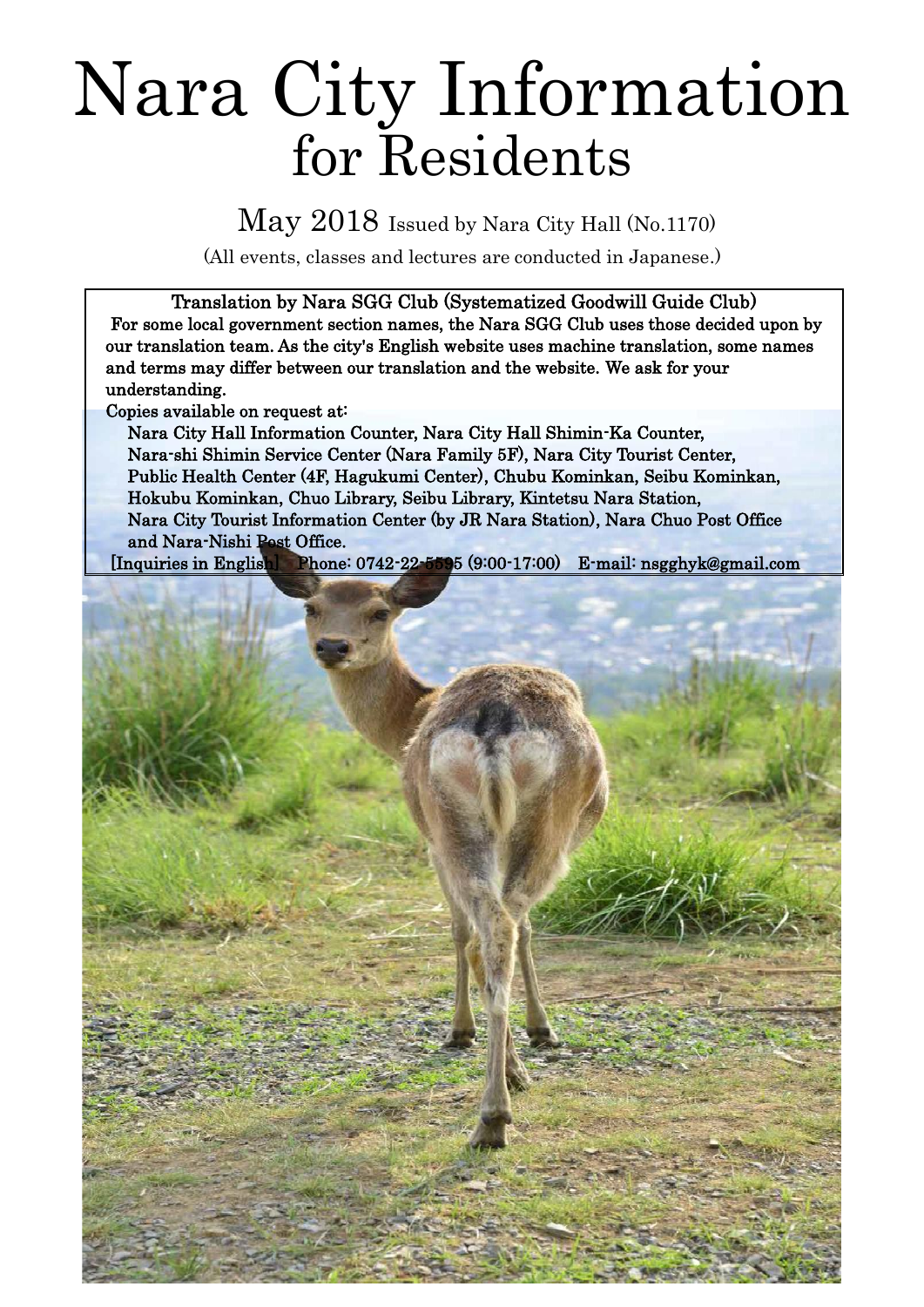# Topics for FY 2018

## "Creation of "New Ancient Capital City" as The Theme for The Year's Budget

Solving the present problems of decreasing population, aging population, declining birthrate, etc., we will keep our city as a selected place for the people to reside in and for tourists to visit.

The budget has been finalized with the concept of "Growth Strategy Bridging between the Present and the Future".

(Compared to the previous year) (Unit: 1 billion yen)

| General      | Basic account for improving welfare, education, road          | $130.52 (+2.3%)$ |
|--------------|---------------------------------------------------------------|------------------|
| Account      | construction, etc.                                            |                  |
| Special      | Account for 10 special projects (national health/nursing care | 78.89 (-5.5%)    |
| Account      | insurances, etc.)                                             |                  |
| Public       |                                                               |                  |
| Enterprise   | Account for 3 municipal enterprises (water supply, sewers,    | $25.80(-2.3%)$   |
| Account      | and city hospital)                                            |                  |
| Total Amount |                                                               | $235.22(-1.0\%)$ |

# Main Projects to Be Worked on by Our Staff This Year

#### 1. Constructing a City for the Healthy Growth of Children who Will Lead the Next Generation

We will aim to develop a city to be chosen and recognized by the child-rearing generation.

[Related Item]

- \* Elimination of wait lists for children's nurseries
- \* Childcare support
- \* Education

#### 2. Making the City Safer for Citizens to Live In

We will aim to improve civil service.

[Related Item]

- \* Measures for an aging society
- \* Disaster prevention
- \* Crime prevention

## 3. Promoting City Revitalization by Receiving More Tourists

We will endeavor to boost the city's charms to welcome 15 million tourists from all over the world including Japan.

[Related Item]

- \* Sightseeing
- \* Urban improvement

Inquiries: Zaisei-Ka (Finance Section) Tel. 0742-34-4720

## Share Your Ideas on How to Reduce Garbage

Ideas for reducing household garbage are being sought. The best ideas will be covered by the staff of Koho-Senryaku-Ka and will be introduced in Nara City Information for Residents.

How to Submit: Send a postcard or an e-mail (narashimindayori@nara.city.jp) with your ownacti vities for reducing garbage, your name, age, gender, telephone number, and whether or not you agree to being written about in this publication, to Koho-Senryaku-Ka, no later than May 21 (Mon.)

Inquiries:Koho-Senryaku-Ka (Public Information Strategy Section)

1-1, Nijo-Oji-Minami 1-chome 630-8580 Tel. 0742-34-4710

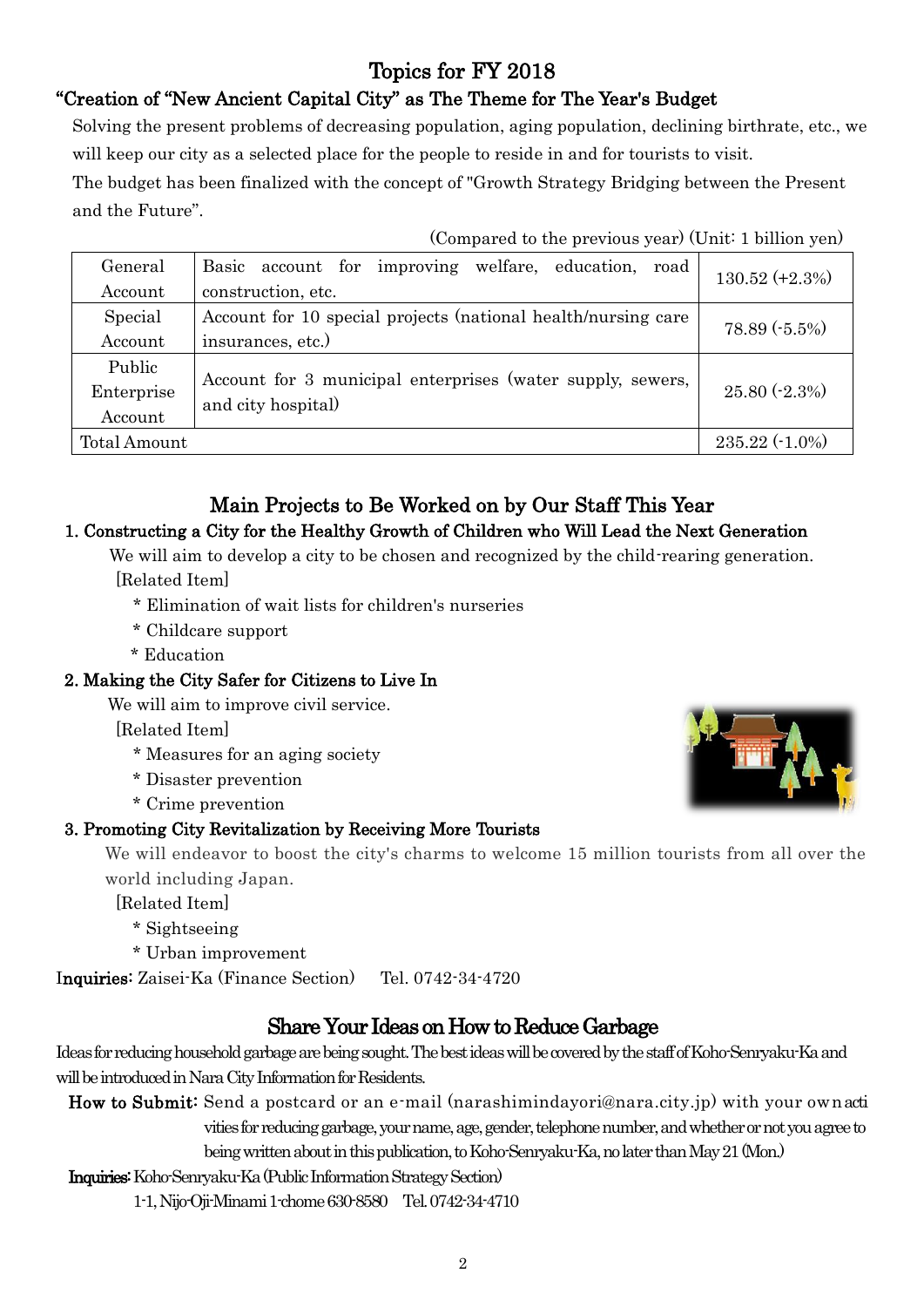# Emergency Information: Frequent Fire Outbreaks Take Care When Using Fire!

39 fires occurred in Nara City during the first quarter of 2018, which is more than double compared to the same period last year. Quite a few of them were caused by burning weeds in farms and fields, and damage is serious once the fire spreads. When you burn weeds, be careful:

- 1) Take cautions and consider thewind, thetime of day, and the volume of weedsyou'llburn
- 2) Do not burn when there is a warning about dry weather or strong wind
- 3) Prepare water for extinguishing a fire beforehand
- 4) Do not leave a spot while burning, and make sure the fire is completely extinguished when finished

Also keep in mind that most building fires are caused by a bit of carelessness with cigarettes, cooking stoves, or electric appliances.

Inquiries:Yobo-Ka, Shobo-Kyoku (Fire Prevention Section, Fire Department) Tel. 0742-35-1192

# Residents Service Center Administrative Expansion

The Residents Service Center issues certificates of residence, certificates of seal impressions, copies of family resisters etc. In addition, from June 4 (Mon.) they will start the following duties:

\*Registration of seal impressions (Excluding on Saturdays)

\*Acceptance of applications for My Number Cards (Excluding on the Sunday following the third Saturday)

\*Initial registration for the Nara City Point System IC Cards

\*Application to exchange for special products, etc.

-

Administrative Time; 9:00 – 17:00 (Excluding Year-end and New Year's holidays)

Inquiries: Residents Service Center Tel. 0742-36-5913

## About Garbage Collection

#### Please Contact Us in Advance when You Install Garbage Collection Boxes

 There are some collection boxes and installation places which can't be used or which make garbage collection difficult. Please make sure to contact us before purchasing and installing one.

 In addition, the expense for installation is the responsibility of everyone who uses the collection site. \*Garbage will be collected as usual on May 3, 4 (Holidays).

## Garbage Collection Dates and Areas in May

| Area | Burnable Garbage | Unburnable Garbage |  |
|------|------------------|--------------------|--|
|      |                  |                    |  |
|      | Mon. & Thurs.    | $9, 23$ (Wed.)     |  |
| н    |                  |                    |  |
|      | Tues. & Fri.     | $2, 16, 30$ (Wed.) |  |

\* Areas A-D are covered by Nara City, and areas E-H are covered by City Seibi-Kosha & Co. Ltd. The garbage collection date may be changed in some areas, so please check the home-page.

Inquiries: Shushu-Ka (Collection Section) Tel. 0742-71-3012

City Seibi Kosha (Public Corp.) Tel. 0742-33-8782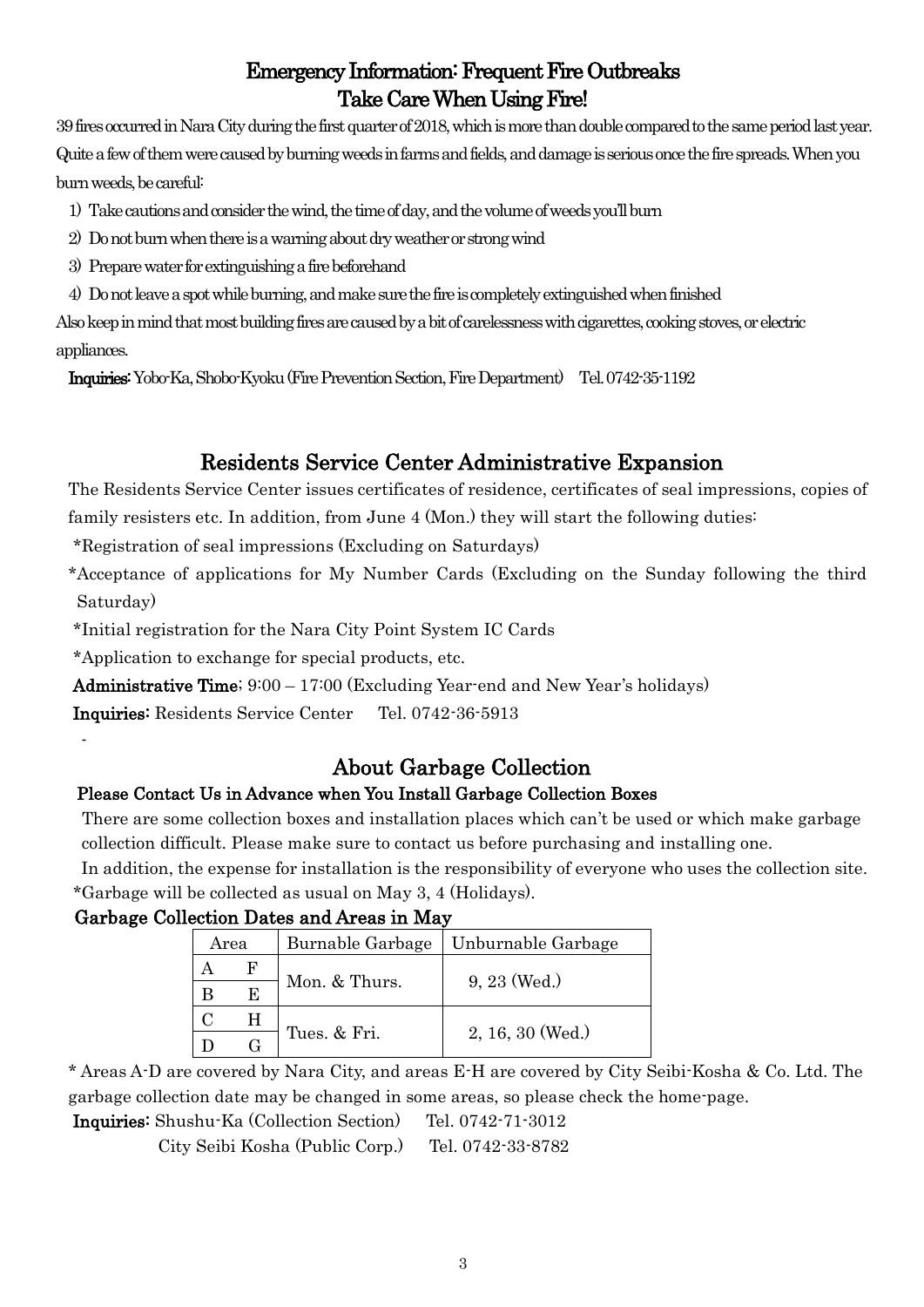# About Nara Denryoku Konoike Park

 During Ministry of Justice's refurbishment of the former Nara Prison, construction vehicles will pass though the park. Please be careful. Also, during construction some parts of the park cannot be used. Time: May 14 (Mon.) – March 31 (Wed.) 2021 Inquiries: Koen-Ryokuti-Ka (Park Section) Tel. 0742-34-4916,

Sports-Shinko-Ka (Sports Section) Tel. 0742-34-4862

## Seeking Tenants for Municipal Apartment Houses

#### Available Apartment Houses

#### General Households

The No.2 Municipal Apartment House (Higashinosaka): 1 house

The No.9Municipal Apartment House (Kidera): 1 house

The No.18 Municipal Apartment House (Gojoyama): 1 house

The No.20 Municipal Apartment House (Shoyodai): 1 house

The No.1Community Apartment House (in front of JR Nara Station): 1 house

#### Child-rearing households

The No.2 Municipal Apartment House (Higashinosaka): 1 house

The No.20Municipal Apartment House (Shoyodai): 1 house

#### Silver Housing

The No.9 Municipal Apartment House (Kidera): 1 house

\*Please check your eligibility according to the application guide.

Application: Submit an application form available between May 1 (Tues.) and May 15 (Tues.)

at the Jutaku-Ka (Housing Supply Section), Shutcho-sho (branch office), GyoseiCenter

and Citizen Service Center, to Jutaku-ka (Housing Supply Section),by mail or by hand no later than May 15 (Tues.).

Lottery: May 22 (Tues.) Open drawing

Inquiries:Jutaku-Ka (Housing Supply Section) Tel. 0742-34-5174

# Revision of the Child Dependency Allowance and the Special Dependency Allowance

## The Child Dependency Allowance (monthly amount) Changed from April.

One child Total Allowance 42,500 yen

Partial Allowance 10,030-42,490 yen

Additional Amount for 2nd Child

Total Allowance 10,040 yen

Partial Allowance 5,020-10,030 yen

Additional Amount from 3rd Child (per child)

Total Allowance 6,020 yen

Partial Allowance 3,010-6,010 yen

## The Special Dependency Allowance (monthly amount) Changed from April.

The first grade 51,700 yen The second grade 34,430 yen

Others: There is an income restriction for each application.

Inquiries: Kodomo-Ikusei-Ka (Child Rearing Section) Tel. 0742-34-5042

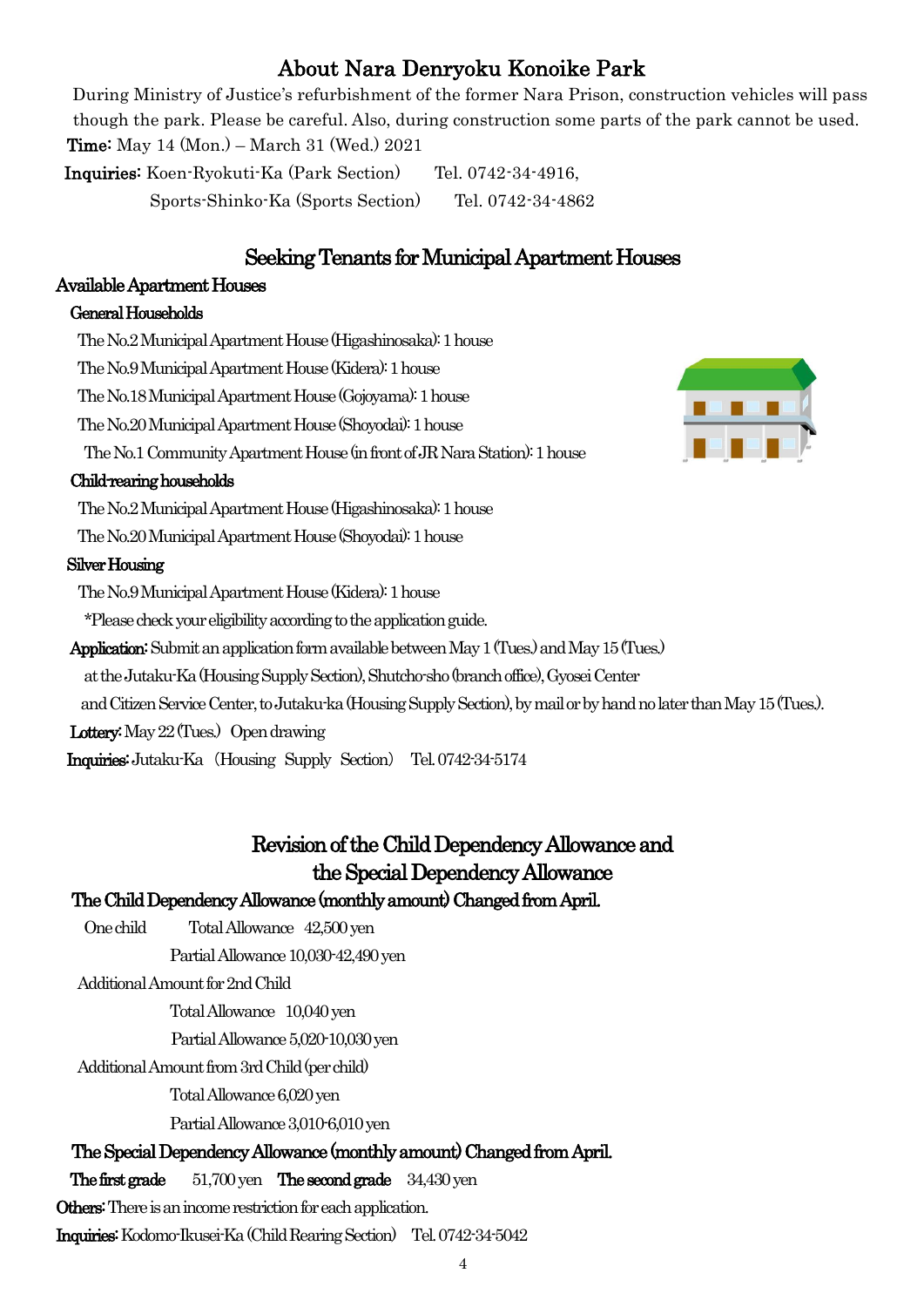## Bosai Center (Disaster Prevention Center)

404-1 Hachijo 5-chome 630-8145 Tel./Fax.0742-35-1106

Ordinary Lifesaving Course

Course of treatment for adults (Ordinary Lifesaving CourseⅠ)

Date & Time: May 9 (Wed.) 27 (Sun.) 13:00-16:00

Course of treatment for infants (Ordinary Lifesaving Course Ⅲ)

Date & Time: May 17 (Thurs.) 9:30-12:30

Contents: Instruction in cardiopulmonary resuscitation using an Automated External Defibrillator (AED)

Capacity: 20 people, juior high school age or over, for each course

Application: Call Bosai Center by the day before each course Tel. 0745-35-1106

## Seishonen Yagai Katsudo Center (Youth Outdoor Activities Center)

25-1 Sakahara-cho 630-1241 Tel. & Fax 0742-93-0029

Adventure! Try to Be A Pirate King!

#### Parents and Children Sailboat Experience (4 times all)

- Date & Time: (1) June 16 (Sat.) 10:00-15:00, (2) July 8 (Sun.), (3) Aug. 4 (Sat.), (4) scheduled in September (an overnight trip)
- **Capacity:** 5-20 people, from the 4<sup>th</sup> grade of elementary school to  $3<sup>rd</sup>$  grade of junior high school and their parents.

Fee: 20,000 yen per person (4 times include insurance)

Application: Please contact Seishonen Yagai Katsudo Center website by 31st May (written only in Japanese)

## Nature School in Kurokami-Yama Play &Lecture in Nature

Start out the Nature School!

Date & Time: May 27 (Sun.) 10:00-15:00

Contents: Planting young potato plants, hiking to the points in the area, inspecting nature, making Yomogi-mochi.

Fee: 800 yen (insurance fee, etc.)

#### Never give in to the rain in nature!

Date & Time: June 24 (Sun.) 10:00-15:00

Contents: Making bamboo handcrafts, cooking Gomoku rice in bamboo pot, writing wishes on an oblong strip of paper and tying it to a bamboo branch.

Fee: 800 yen (insurance fee)

Place: Kurokami-yama Camp Site (Narazaka-cho)

Capacity: 60 elementary school students in each class

Instructors: Leaders of the Boy Scouts, Nara Mahoroba Nature Game Club and others.

Application: Send a return postcard with the class name, address, child's name (with furigana), gender, grade, guardian's name and phone number to the Center (139 Sahodai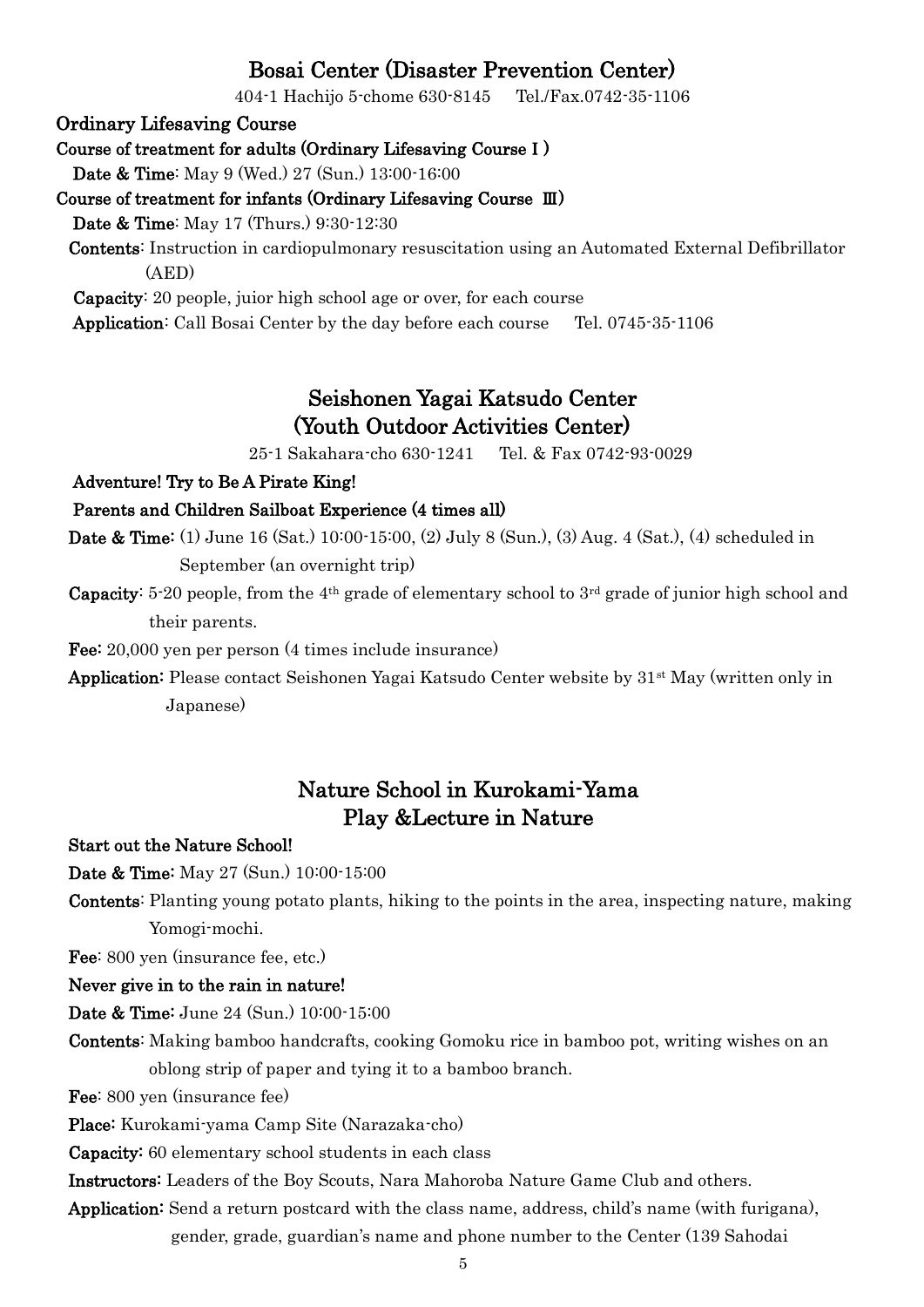Nishimachi 630-8106) no later than 10 days before the class will be held. Excess

applications will be decided by lottery. Apply only to one class, one day on each postcard. Brothers and sisters are allowed to apply on one postcard.

Inquiries: Shogai-Gakushu-Ka (Lifelong Education Section) Tel. 0742-34-5471

Please contact Nara City website (written only in Japanese)

| Date            |       | Place                                              |
|-----------------|-------|----------------------------------------------------|
| May $18$ (Fri.) | 11:00 | Kasuga-Taisha Buden (Syushi-hashiri-no-Gi)         |
| May $18$ (Fri.) | 17:30 | Kofukuji-Nandaimon-Ato (Nandaimon-no-Gi)           |
| May 11 $(Sat.)$ | 11:00 | Kasuga-Taisya Wakamiya-sha (Miyashiro-Agari-no Gi) |
| May $11$ (Sat.) | 17:30 | Kofukuji-Nandaimon-Ato (Nandaimon-no-Gi)           |

## The Takigi O-Noh (Noh-With Bonfires)

\*Reception for those who have tickets opens at 16:00

Reception for tickets opens at 16:15 on the day

If it rains, Nandaimon no Gi will be held in Nara Pref. Bunka-Kaikan (Noborioji-cho)

Fee: Advance Ticket: 5,000 yen with the guidebook

Ticket at Door: 5,500 yen with the guidebook

Inquiries: Takigi-O-Noh Hozonkai (c/o City Kanko-Kyokai) Tel. 0742-27-8866 (only on weekdays)

## "Mottainai", Tableware Recycling Fair

China and porcelain tableware which is unused at home can be brought in and give away free of charge.

Do Not Bring: Tableware used outside Nara Cityor for business. Ashtrays, Flower vases Unwashed tableware, Unglazed

pottery, earthenware pots such as *donabe*, glass, plastic, metal and wooden tableware. Tableware with rubber bases and grips (goods with them removed will be accepted).

#### \*We'll check your tableware when you bring in.

Please have a bag ready if you need to bring it home again.

How to Donate: Bring goods on the dates and to the places below.

1, May 2 (Wed.) at Co-op Oshikuma Store (Oshikuma-cho),

2, May 9 (Wed.) at Co-op Hichi-jo Store (Sichi-jo-cho)

3, May 16 (Wed.) at Hagukumi Center (Sanjo-Honmachi)

4, May 27(Sun.) North Parking Area at City Office

5, June 3 (Sun.) Kankyo Seibi Center (Sakyo 5-chome)

Time: 10:00 –13:00 (Collection will be done until 12:30)

 Inquiries: Kankyo-Seisaku-Ka (Environmental Management Section) Tel. 0742-34-4591

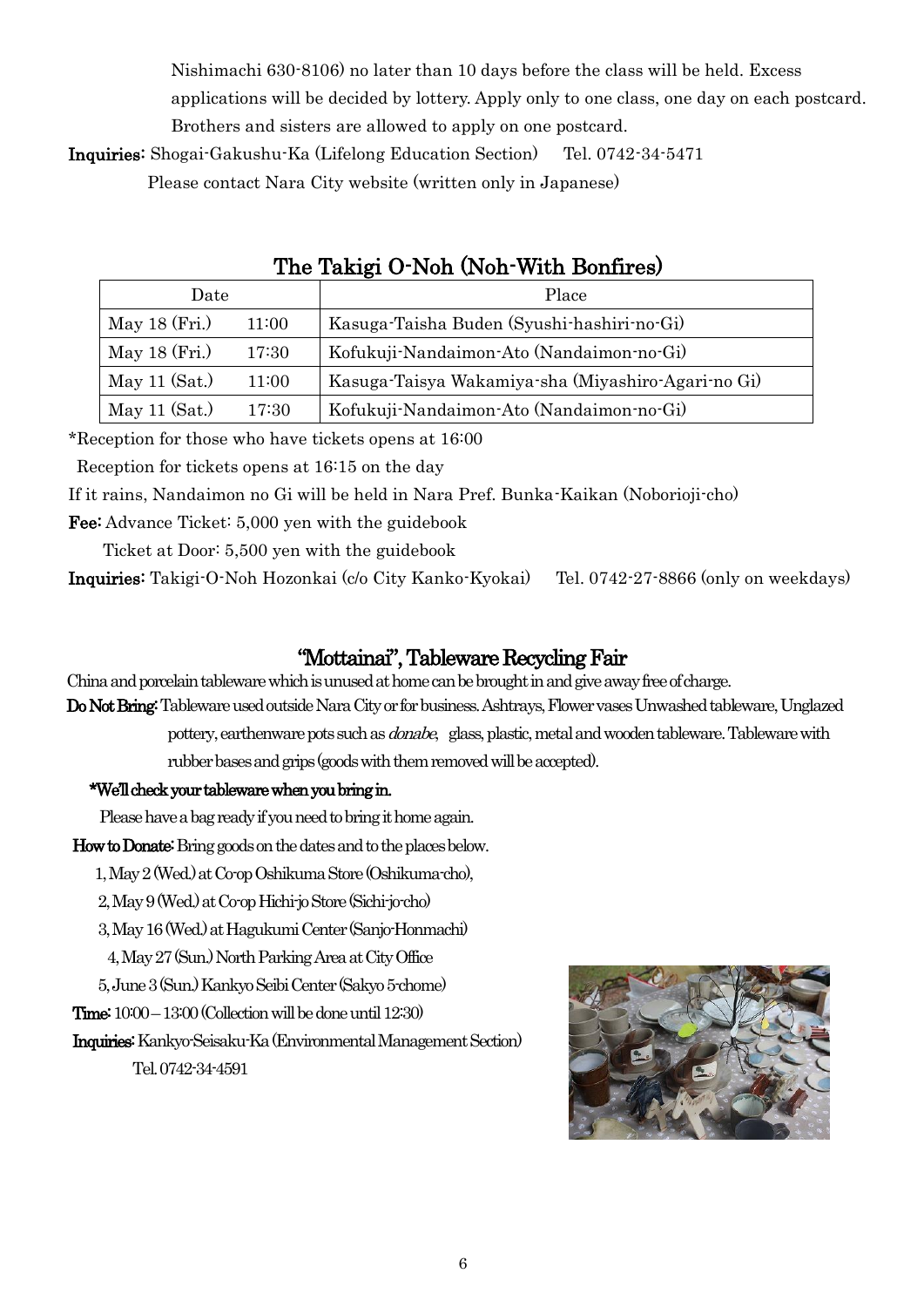#### Trash Reduction and Recycling Promotion Environment Festival 2018

Date & Time: June 3 (Sun.), 10:00-13:00

 (The doors will open at 9:30. The time may change due to traffic conditions). \*It'll be canceled in case of rain. (Tel. 0180-991-977 from 8:00) Place: Kankyo Seibi Center (Sakyo 5-chome)

Contents: Distribution of pruning chips,

 lottery to give out "Hataraku" fertilizer by Sanitation Center, PR booth for carbonized fertilizer by Yamano-be Sanitary Center, Introduction to the business of Osaka Bay Phoenix Center, etc. Inquiries: Haikibutsu-Taisaku-ka (Waste Management Section) Tel. 0742-71-3001

## Collection and Exchange of Shoes, Bags and Stuffed Animals

 You can bring in and take away pairs of shoes, bags and stuffed animals. Inquiries: Kuramoto-san of Nara Ecology Life Workshop (Tel. 090-7097-6604)

## "Mottainai", Tableware Recycling Fair will be held on the day.

Inquiries: Kankyo-Seisaku-ka (Environmental Management Section) Tel. 0742-34-4591

## Seeking Participants for The Recycling Flea Market

Number Sought: About 45 groups from councils, kids circles, PTAs, friends' groups, citizens' groups, etc.

Category of Items: 1. clothes and sundry goods

2. children's clothes and toys

3. crafts (which are reformed or recycled)

 \*Food, drinks, cosmetics like soap, living things,pirated goods and lottery items are not acceptable. Application: Send a return postcard with the representative person's address, name, telephone number, the number of participants and the category of items to Haikibutsu-Taisaku-Ka(Waste Management Section, 2 Sakyo 5-chome, 631-0801, Tel.0742-71-3001), or send an e-mail to

[haikibutsutaisaku@city.nara.lg.jp](mailto:haikibutsutaisaku@city.nara.lg.jp) no later than May 14 (Mon.).

The representative of the group should be a Nara citizen.

Only one application per group. Excess applications will be decided by lottery.

## Please Use Public Transportation to Come to the Citizens' Sports Festival

The General Opening Ceremony for the Citizens' Sports Festival will be held on May 13 (Sun.) at the Naraden Arena. As the adjacent parking lots are expected to be fully occupied, the use of public transportation will be recommended.

Inquires: Sports-Shinko-Ka (Sports Promotion Section) Tel. 0742-34-5376

Please use the special information number 070-1350-8992 on May 13.

# Application for Nara Marathon 2018

Date: Dec. 8 (Sat.) 3 km jog. Dec. 9 (Sun.) Marathon race (42.195 km) and 10 km race. The marathon race will be carried out even if it rains.

Place: Naraden Field (Start & Goal)

Contents: Three types of races, including marathon (between Nara and Tenri)

Application: Special Limited Application (marathon race only) for the residents of Nara Prefecture will be accepted on the Nara Marathon website (www.runnet.jp) on first come basis, starting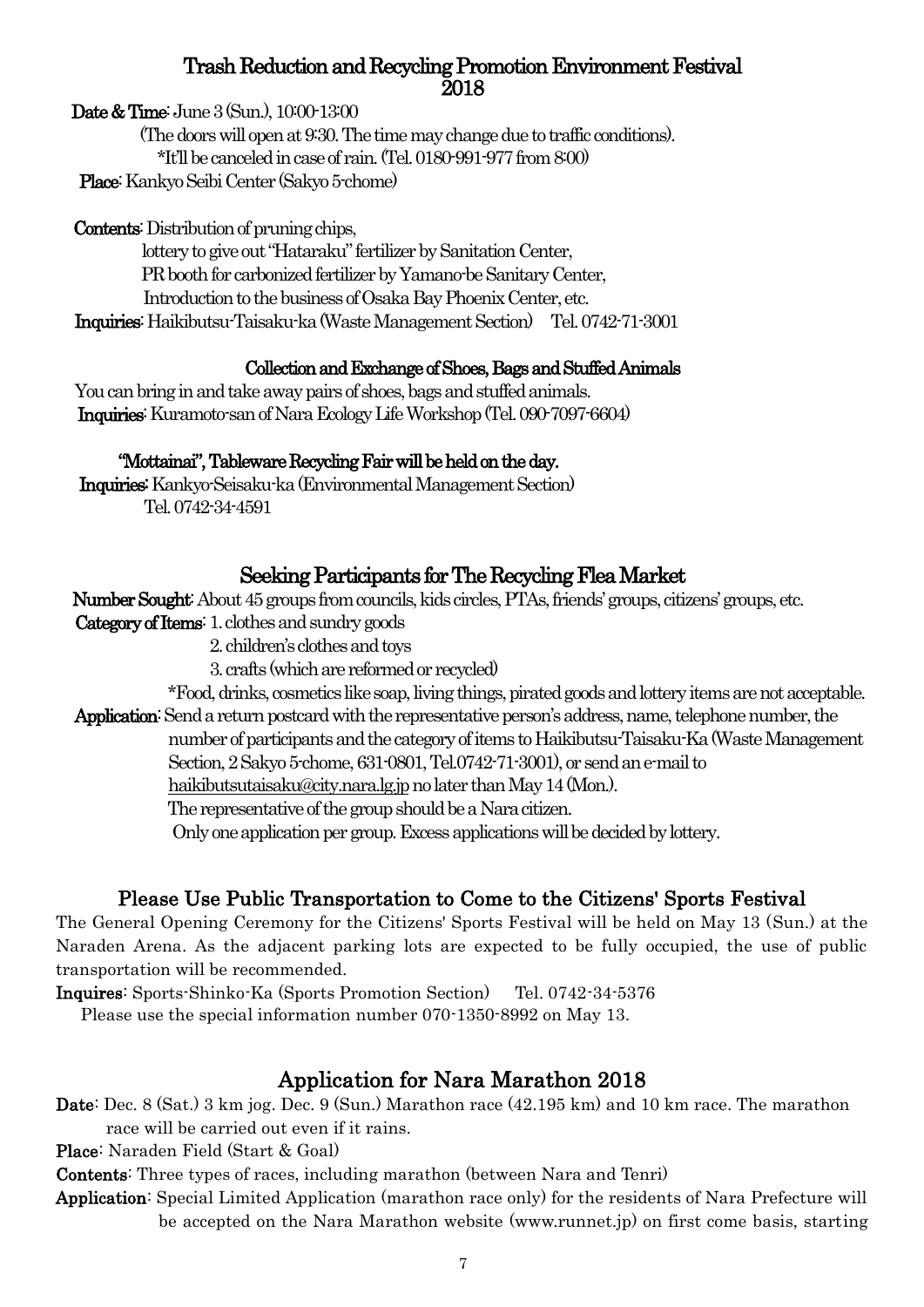from 20:00 on June 6 (Wed.). General Application will start at 20:00 on June 13 (Wed.). Application with payment through Japan Post (lottery by filling out the special payment document) will be accepted between June 13 (Wed.) and 27 (Wed.). Details will be published on said website.

Inquiries: Nara Marathon Executive Committee Office Tel. 0742-81-8752

| No.            | Date & Time<br>Name of Classes                                                                                                                 |                                                                            | Place                                                     | Fee                                                       | Capacity               |
|----------------|------------------------------------------------------------------------------------------------------------------------------------------------|----------------------------------------------------------------------------|-----------------------------------------------------------|-----------------------------------------------------------|------------------------|
| $\mathbf{1}$   | Walking & Stretching on the<br>field                                                                                                           | Tuesdays<br>A: 9:30-, B: 10:45-<br>C:13:00                                 | Naraden Field (5-1,<br>Horen-Sahoyama 4<br>chome)         | 800 yen each<br>time                                      | 15 people<br>each time |
| $\overline{2}$ | Soft-ball Tennis Class<br>Eligible: Elementary school 3rd<br>Graders and over                                                                  | Saturdays (6 times):<br>May 26, June 2, 9, 16,<br>23, 30<br>$9:30 - 11:45$ |                                                           | $3500$ yen for $6$<br>times.<br>$(800 \,\text{yen each})$ | 40 people              |
| 3              | Tennis Class<br>Eligible: Elementary school from<br>$3rd$ graders to $6th$ graders                                                             | Saturdays (6 times):<br>May 26<br>June 2, 9, 16, 23, 30<br>$9:20 - 10:20$  | Naraden Konoike Court<br>(9-1, Horen-Sahoyama 4<br>chome) | $4800$ yen for $6$<br>times.                              | 8 people               |
| 4              | Tennis Class for Basic Practice                                                                                                                | Saturdays (6 times):<br>May 26<br>June 2, 9, 16, 23, 30<br>$10:30 - 12:00$ |                                                           | $3600$ yen for $6$<br>times.<br>$(600 \text{ yen each})$  | $12$ people            |
| 5              | Learn from the Foundation<br>Running Tips                                                                                                      | Fridays (4 times): June<br>8, 15, 22, 29<br>$19:00 - 20:30$                |                                                           | 6000 yen                                                  | 24 people              |
| 6              | Marathon Class for Basic<br>Practice Taught by Professionals                                                                                   | Fridays (4 times): June<br>8, 15, 22, 29<br>$9:30 - 11:00$                 |                                                           | $5000 \,\mathrm{yen}$                                     | 24 people              |
| 7              | Training Class for Superstars in<br>the Future<br>Eligible: Elementary school from<br>$1st$ graders to $3nd$ graders                           | Fridays (4 times): June<br>8, 15, 22, 29<br>$1600 - 1700$                  | Naraden Field (5-1,<br>Horen-Sahoyama 4<br>chome)         | 3600 yen                                                  | 24 people              |
| 8              | Training Class for Superstars in<br>the Future<br>Eligible: Elementary school from<br>$4th$ graders to $6th$ graders, 60<br>years old and over | Fridays (4 times): June<br>8, 15, 22, 29<br>$17:30 - 19:00$                |                                                           | 4800 yen                                                  | 24 people              |

#### Naraden Field Sports Classes

\*For No. 2-4, attending 4 out of 6 times will be allowed.

Things to bring: Sportswear, towels, drinks, tennis shoes for No. 2-4

Applications: Please callNaraden Field. Tel. 0742-22-0001

You can apply for No. 5-8 by e-mail [\(0742220001@gmail.com\)](mailto:0742220001@gmail.com)

Details are on the website for Naraden Field. (It's written only in Japanese.)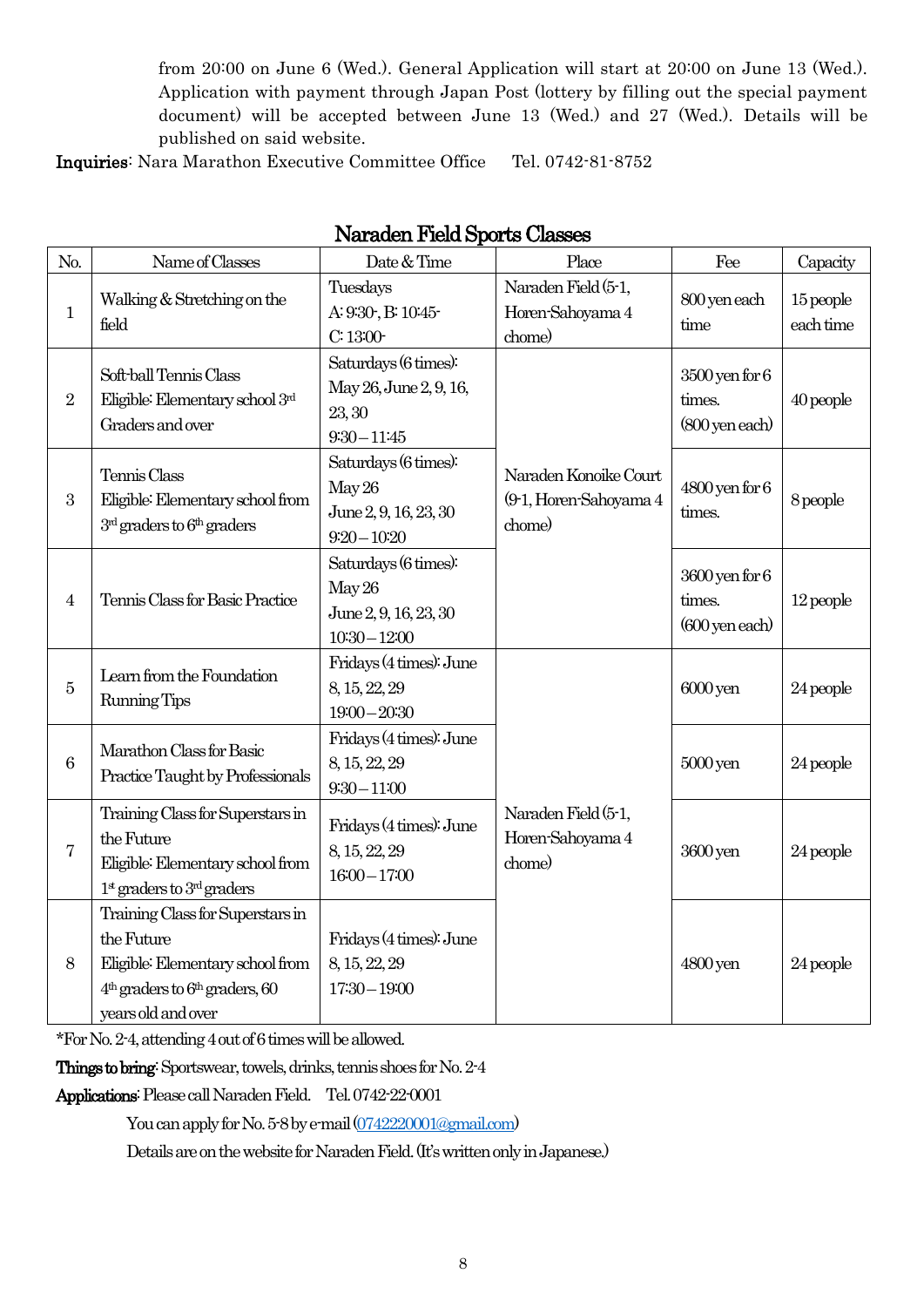# HEALTH COLUMN

"Hagukumi" Center (13-1 Sanjo-Honmachi) (The nickname for the public Health center / General Education Center Kenko-Zoshin-Ka (health Care Section) Tel. 0742-34-5129 / Fax 0742-34-3145 Hoken-Yobo-Ka (Health Protection Section) Tel. 0742-93-8397 Tsukigase Administrative Center (Tsukigase Oyama) Tel. 0743-92-0480 Tsuge health Center (Tsuge Shiraishi-ch) Tel. 0743-82-0341 Nara City hospital (Higashi-Kidera-cho 1-chome) Tel. 0742-24-1251

#### The Central Health Center is on the 2nd Floor, Hagukumi Center Building.

## Medical Checkups for Babies and Children

Things to Bring: The questionnaire and "Mother's and Child's Health Handbook". The questionnaire will be sent to you by the middle of May. People who moved to Nara City after May 1 and haven't received the questionnaire by the checkup day should come to the place directly on the day. (In the case of the checkups for 4-month-old babies and 10-month-old babies, please contact Kenko-Zoshin-Ka.)

| Name                                                         | Date                                                                                                              | Place                   |
|--------------------------------------------------------------|-------------------------------------------------------------------------------------------------------------------|-------------------------|
| Checkup for 4-month-old babies                               | Within one month after 4-month                                                                                    | Designated Medical      |
| born in February 2018                                        | birthday                                                                                                          | Facilities in Nara City |
| Checkup for 10-month-old<br>babies                           | Within one month after 10-month                                                                                   | Designated Medical      |
| born in August 2017                                          | birthday                                                                                                          | Facilities in Nara City |
| Checkup for 19-month-old<br>children born in October 2016    | June 7, 14, 21, 28 (Thursdays)<br>Reception: 13:15 - 14:15<br>Waiting numbers will be<br>distributed from $12:45$ | Central Health Center   |
| Checkup for 3 1/2-year-old<br>children born in November 2014 | June 5, 12, 19, 26 (Tuesdays)<br>Reception: 13:15 -14:15<br>Waiting numbers will be<br>distributed from $12:45$   | Central Health Center   |

Inquiries : Kenko-Zoshin-Ka (Health Care Section) Tel. 0742-34-5129

\* Central Health Center is located in Hagukumi Center

# Classes for Babies

## Paku-Paku Class for Five-month-old Babies (Baby Food Class)

Those Eligible: Babies born in January 2018 (the first child) and their guardians.

Date & Time: June 6 (Wed.) and 27 (Wed.) 10:00 – 11:30

Place: Hagukumi Center

Contents: Talk about baby food by a nutritionist and talk about child rearing by a public health nurse. Things to Bring: "Mother's and Child's Health Handbook", leaflets referring to baby food enclosed in

the questionnaires for the four-month-old baby's health check, etc.

Capacity: 40 people per day

## Ha-Pika Class (Tooth Decay Prevention Class for 12-month-old Babies)

 Those Eligible: Babies born in June 2017 (the first child) and their guardians. Date & Time: June 5 (Tues.) and 26 (Tues.) 10:00 – 11:00 Place: Hagukumi Center Contents: Talk about how to take care of baby's new teeth and practice of tooth care.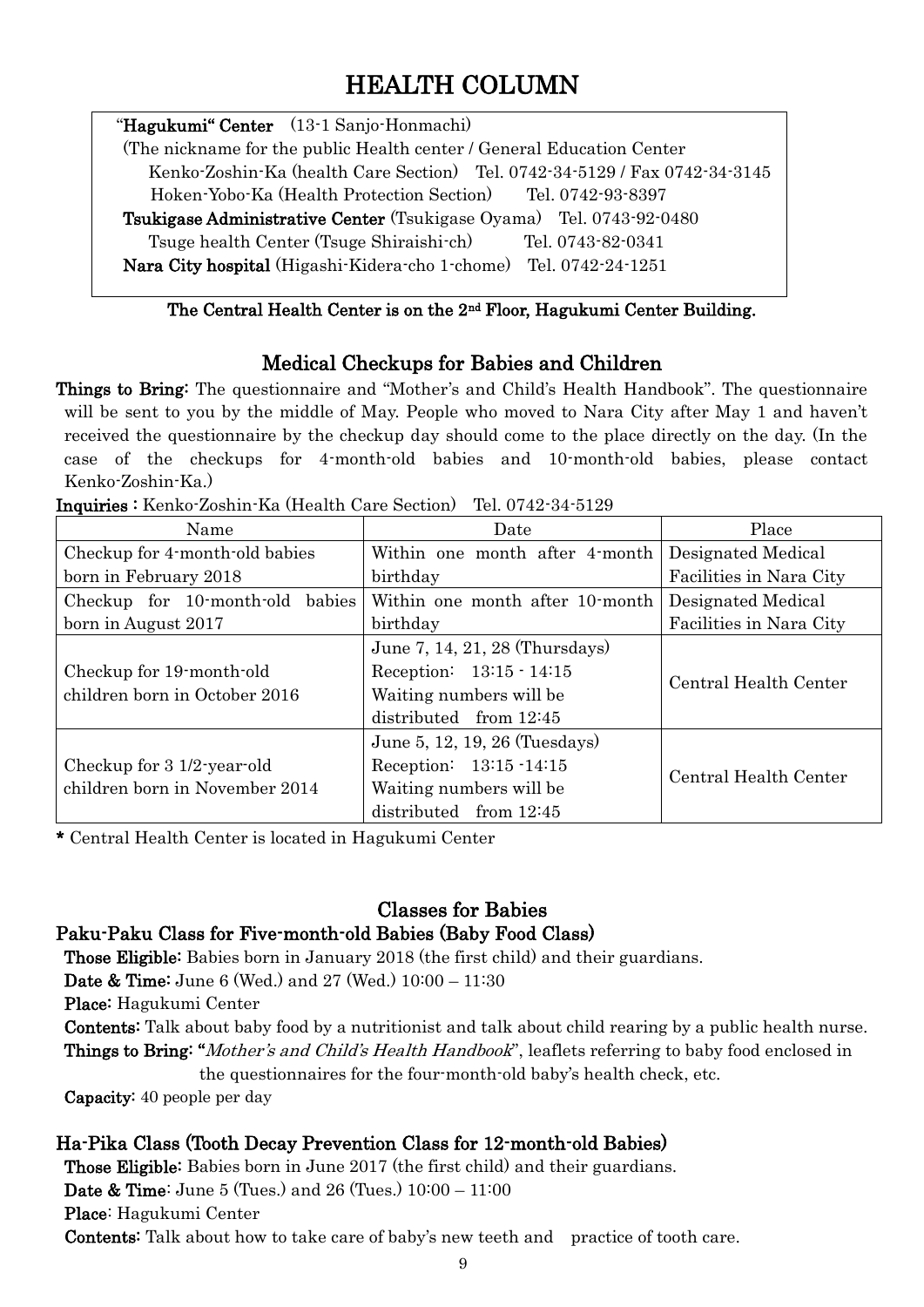Things to Bring: Mother's and Child's Health Handbook and gauze to wipe baby's mouth

 Capacity: 30 people per day Application: Call or fax with the class name, address, baby's name, birthday, guardian's name, phone number, and date you prefer to come, to Kenko-Zoshin-Ka (Health Care Section). Excess

applications will be accepted for another day. Tel. 0742-34-5129 Fax. 0742-34-3145

## Fluoride Coating for Tooth Decay Prevention

Those Eligible: Those born in June 2016 (Until age 2 1/3 years old as of the month of coating) **Date & Time:** June  $15$  (Fri.)  $9:30 - 11:30$ Place: Chuo Hoken (Central Health) Center Contents: Dental checkup, fluoride coating, guidance in brushing teeth Things to Bring: "Mother's and Child's Health Handbook", a child's toothbrush, towels Application: Call or fax with the class name, child's name, birthday and phone number to Kenko-Zoshin-Ka (Health Care Section) by May 25 (Fri.). Application may also be made via the website. Tel. 0742-34-5129 Fax. 0742-34-3145

## Japanese Encephalitis Vaccinations will Start for Those Born in May 2015

Receive all three times (the first, the second and the booster) of the first term vaccination. Confirm it on the Preliminary Examination Leaflet.

The Period of Vaccination: Between age 3 and one day before the 7-1/2 years old birthday Vaccination Schedule:

Initial Vaccination: Two times with an interval of one to four weeks

 Booster Vaccination: Once, with an interval of one year after the completion of the initial vaccinations.

Fee: No needed.

Application: Make an appointment at a registered clinic (see the City HP) and bring the Preliminary Examination Leaflet, Mother's and Child's Health Handbook and your child's ID document, such as a Health Insurance Card, etc. Those who are not registered residents of Nara City on the day of vaccination are not eligible. \*Please fill out on the Preliminary Examination Leaflet by using a pen with indelible black ink.

Inquiries: Hoken-Yobo-Ka (Health Protection Section) Tel. 0742-93-8397

## Maternal and Infant Healthcare Consultation

Please consult us about life during pregnancy, breast-feeding, and infant growth and development. \*Application unnecessary.

Please bring the "Mother's and Child's Health Handbook" with you.

## Consultation by Visiting Public Health Nurses

| Date |                | Place                   |
|------|----------------|-------------------------|
|      | $14 \, (Mon.)$ | Tatsuichi Fureai Kaikan |
|      | 18 (Fri.)      | Heijo Higashi Kominkan* |
| May  | 23 (Wed.)      | Keisei Kominkan         |
|      | $29$ (Tues.)   | Miato Kominkan          |
|      | $31$ (Thurs.)  | Tawara Kominkan**       |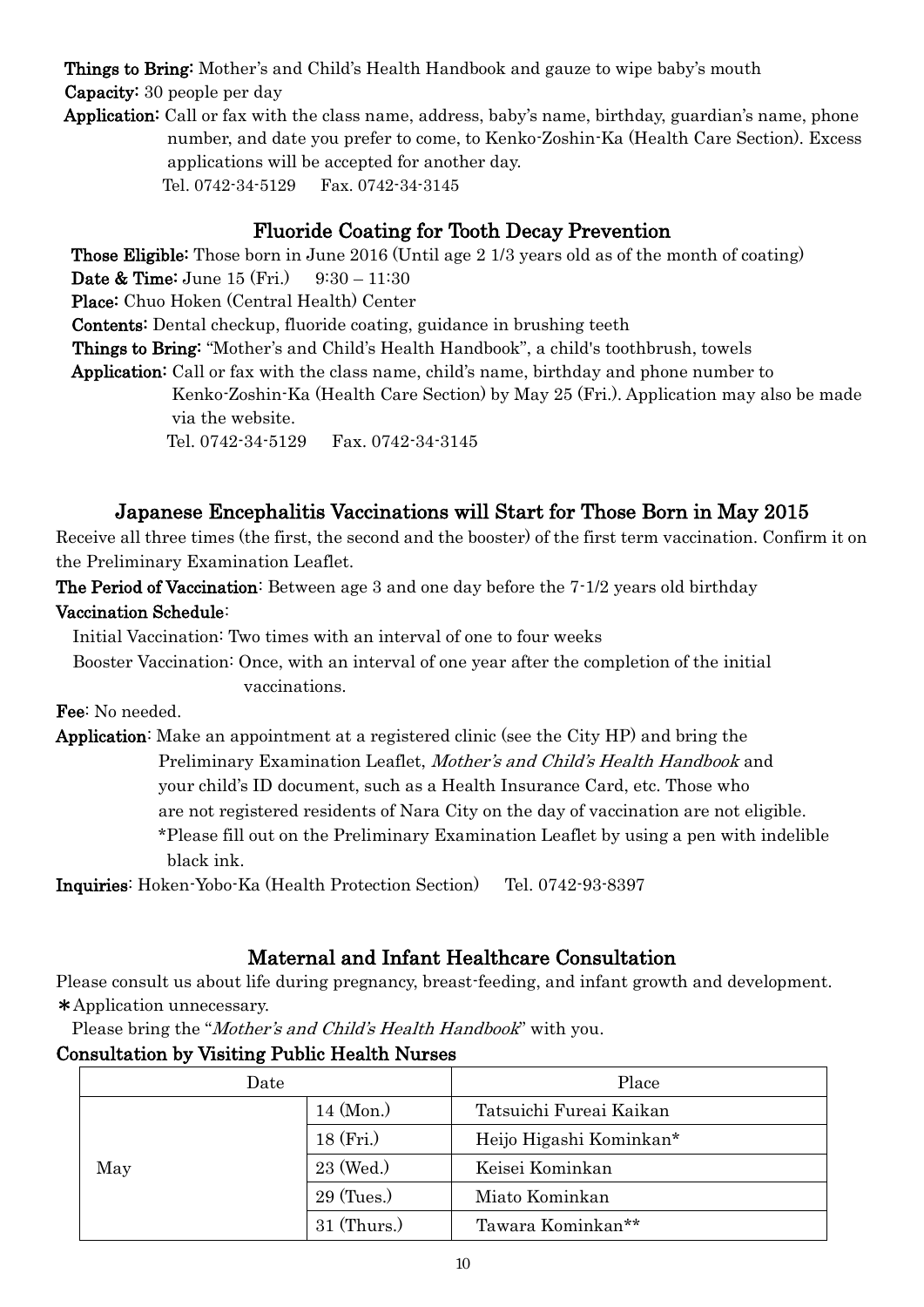|      | $\leq$ (Tues.) | Tomio Kominkan     |
|------|----------------|--------------------|
| June |                | Koutou Kominkan*** |

**Time:**  $9:30 - 11:30$  (\*  $13:30 - 15:30$  \*\*  $10:30 - 12:00$  \*\*\*  $11:00 - 12:00$ )

·Consultation over the phone or at the office is held on weekdays in Kenko Zoshin-Ka (Health Care Center)

Time: 8:30 – 17:15

#### Midwives' Consultation

]

#### Seibu Kaikan (2F) Consulting Room (Consultation at the office)

Date & Time: Weekdays 10:00 – 14:00 (Reception: Until 13:30)

\*Some sessions may be held by public health nurses.

Kenko-Zoshin-Ka (Health Care Section) (Consultation over the phone or at the office)

Date & Time: Weekdays 9:00 – 15:00

Inquiries: Kenko-Zoshin-Ka (Health Care Section) Tel. 0742-34-5129

#### Tuberculosis Examinations for Citizens

Date & Time: May 19 (Sat.) 9:30-10:30 Place: Nara City General Examination Center (Kashiwagi-cho) Contents: Chest X-ray examination Capacity: 15 people who are 65 years old and over Application: Call Hoken-Yobo-Ka (Health Protection Section) between May 1 (Tues.) and 18 (Fri.) Tel. 0742-93-8397

# HIV Checkup Promotion Week from June 1 (Fri.) to June 7 (Thurs.)

A campaign to study about HIV will be held at City Hall (Connecting passage 1F) and Hagukumi Center (Welcome Hall 1F) from May 28 (Mon.) to June 1 (Fri.). You can have a checkup and consultation anonymously and free of charge at Hagukumi Center.

#### HIV Checkup

Date & Time: Every first, second, and third Monday, 13:30-15:00 (Reservations needed)

#### HIV Same-day checkup on Holidays and Night Time

Date & Time: May 28 (Mon.) 18:00-19:30

June 2 (Sat.) 10:00-11:30

Place: Hagukumi Center (Sanjo Hommachi)

Application: Hoken-Yobo-Ka (Health Protection Section) Tel. 0742-93-8397

## Those who will Receive Individual Notices in May

(Notices were sent in late April)

#### Preliminary Examination Leaflet: Those born in March 2018.

Preliminary Examination Leaflet, *Mother's and Child's Health Handbook* and the Health Insurance Card, etc. are needed to get vaccinations. Those who don't have a Preliminary Examination Leaflet should contact us. \*Fill out forms with an indelible black ballpoint pen.

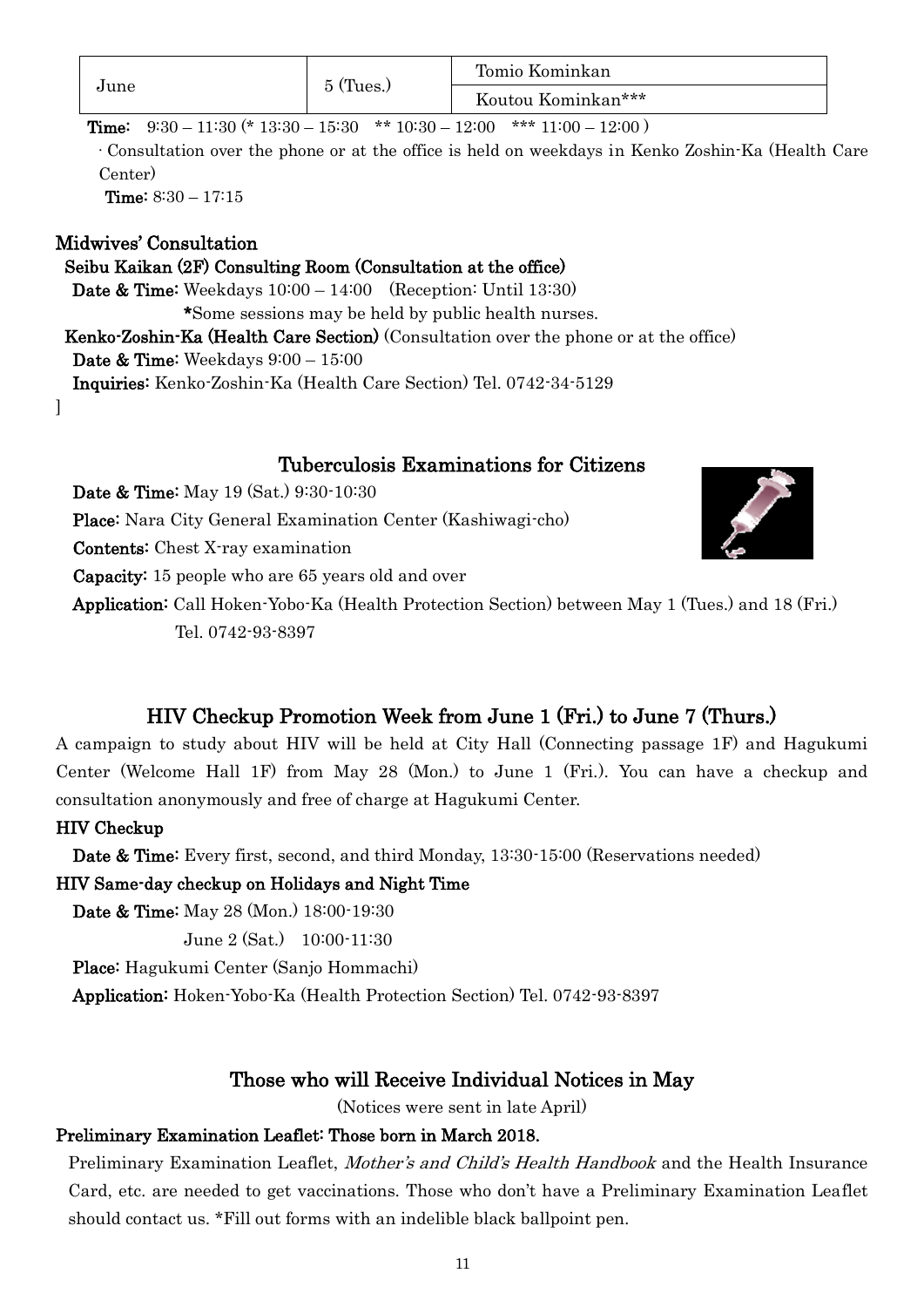#### Japanese Encephalitis (the second term): Those born in March 2009

Postcards with guidance will be sent. Mother's and Child's Health Handbook and the Health Insurance Card, etc. are needed to get vaccinations.

Inquiries: Hoken-Yobo-Ka (Health Protection Section) Tel. 0742-93-8397

#### Classes for Pregnant Women & Dental Checkup

Mother's and Father's Class

|                 |                  | Contents                                             |
|-----------------|------------------|------------------------------------------------------|
|                 |                  | Exchange with experienced mothers                    |
| June $6$ (Wed.) | July 11 (Wed.)   | Lectures by midwives and dietitian                   |
|                 |                  | (*Women in their first pregnancy)                    |
|                 |                  | Bathing practice and exchange between participants   |
| June $9$ (Sat.) | July 14 $(Sat.)$ | (*Women in their first pregnancy and their husbands) |

\*For those who are between the 22nd and the 32nd week of the first pregnancy. Two days for each class. Time: 9:30-12:00

Place: Chuo Hoken (Central Health) Center

Capacity: 24 families per class

Application: Call, send an e-mail, or fax with the class name A or B, your name, address, age, phone number, the expected delivery date, and whether your husband will attend or not, to Kenko-Zoshin-Ka (Health Care Section) by May 30 (Wed.) for A or by July 4 (Wed.) for B. Tel. 0742-34-5129 Fax. 0742-34-3145

#### Maternity Happy Check (Dental Checkup for Pregnant Women)

Those Eligible: Pregnant women (approx. between 16 and 32 weeks, and in stable condition) Date & Time: ① June 28 (Thurs.) 9:30-11:30 ② July 26 (Thurs.) 9:30-11:30

Place: Chuo Hoken Center (Central Health Center)

Contents: Dental checkup, lecture about tooth brushing, fluoride coating (only for applicants)

Things to Bring: Mother's and Child's Health Handbook, towels

Capacity: 30 people

Application: Call or fax with the event name, your preferred date, your name, your date of birth, phone number, and expected delivery date to Kenko-Zoshin-Ka (Health Care Section) by June 21 (Thurs.) for ①, or July 19 (Thurs.) for ②. Tel. 0742-34-5129, Fax. 0742-34-3145

#### Various Cancer Examinations (June)

Application: By phone, fax or on the Kenko Zoshin-Ka (Health Care Section) website.

\*Those who live in Tsuge Hoken Center area, phone the Center.

Period: From May 1 (Tue.) to May 18 (Fri.) (Application by phone or fax)

By May 10 (Thurs.) for an internet application

Free of charge for those who receive public assistance or belong to residential tax exempt households. Please notify us of such when you submit an application.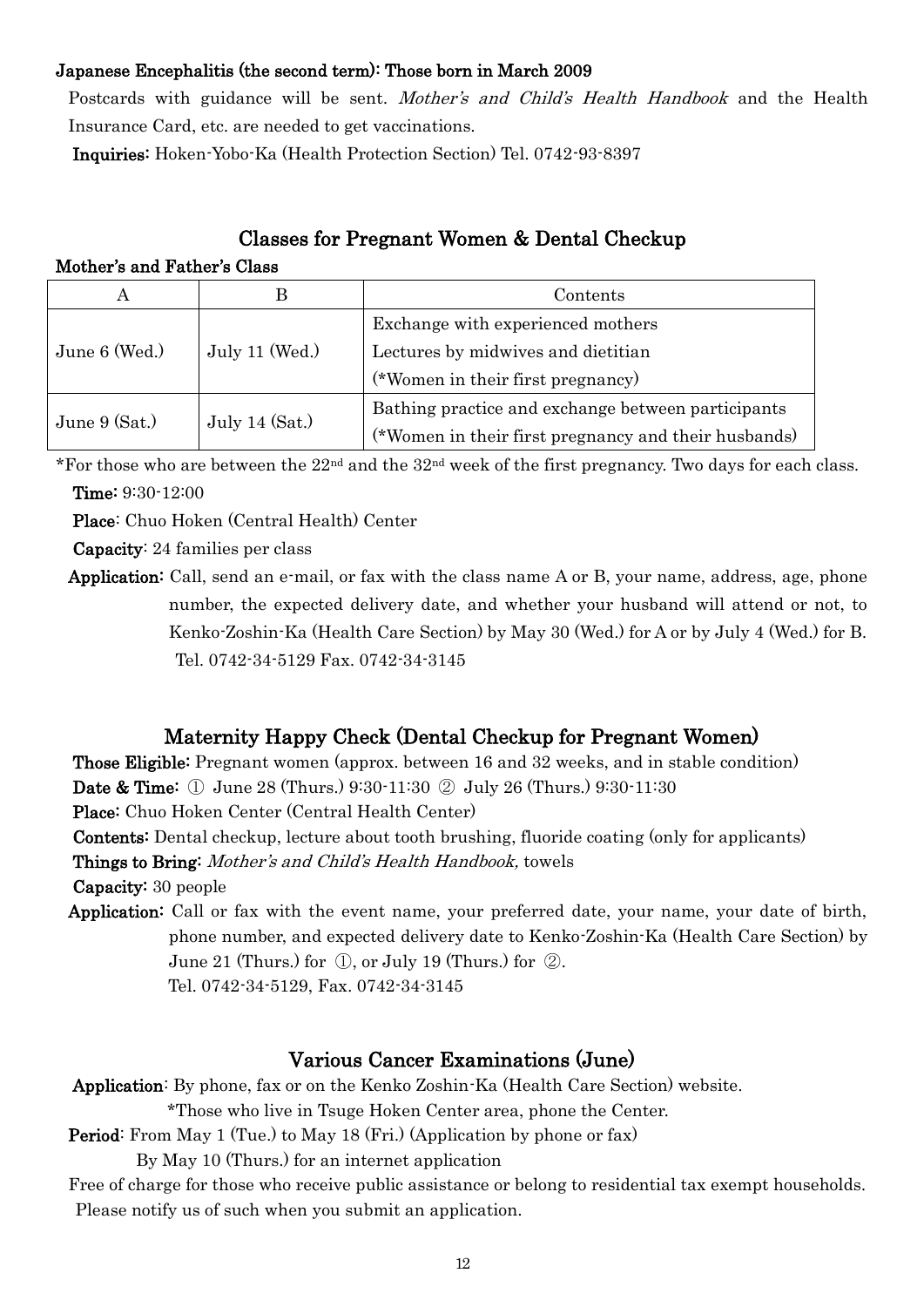#### A Set of Stomach and Lung Cancer Examinations

| Date           | Place                                 | Reception Time | Capacity |
|----------------|---------------------------------------|----------------|----------|
| 1(Fri.)        | City Hall (Conference Room #3)        | $9:00 - 10:00$ | 30       |
| 13 (Wed.)      | Seibu Library                         | $9:45-10:45$   | 23       |
| $14$ (Thurs.)  | Tsuge Hoken Center                    | $8:30-10:30$   | 30       |
| $15$ (Fri.)    | Co-op Oshikuma                        | $9:15-10:15$   | 27       |
| $19$ (Tue.)    | Seibu Shogai Sports Center Club House | $9:15-10:15$   | 27       |
| 20 (Wed.)      | Hagukumi Center                       | $8:45-9:45$    | 33       |
| $21$ (Thurs.)  | Toichi Chiiki Fureai Kaikan           | $9:15-10:15$   | 27       |
| $22$ (Fri.)    | Hagukumi Center                       | $8:45-9:45$    | 33       |
| $25 \, (Mon.)$ | Hokubu Shutcho-sho                    | $9:15-10:15$   | 27       |
| $26$ (Tue.)    | Tomigaoka Kominkan                    | $9:30-10:30$   | 26       |

#### Lung Cancer Examination

| Date     | Place           | Reception Time | Capacity |
|----------|-----------------|----------------|----------|
| 8 (Fri.) | Hagukumi Center | 14:00-15:00    | 60       |

Stomach Cancer Examination: A stomach X-ray examination (You will swallow barium on the day.) Lung Cancer Examination: A chest X-ray examination

Fee: 1,500 yen (1,000 yen for the stomach cancer exam only, and 500 yen for the lung cancer exam only). An additional 600 yen will be charged for a sputum test based on the general checkup of the lung cancer exam. (An extra delivery charge may be needed.)

Those Eligible: 40 years old and over.

- Those Excluded: Pregnant women; those who had stomach, lung or intestine surgery or are under medical treatment (for details, please call Kenko-Zoshin-Ka); those who have barium sensitivity or have accidentally swallowed it (the lung cancer examination is possible); and those who had an endoscope stomach cancer check by Nara City in the last fiscal year (the lung cancer examination is possible).
- Others: For those who are breast feeding, please notify us of such when you apply. The examination can be taken once a year. Please note that you may be rejected depending upon your health and the results of an interview on that day.

**Inquiries:** Kenko-Zoshin-Ka (Health Care Section), 13-1 Sanjo-Honmachi 630-8122

Tel. 0742-34-5129 Fax. 0742-34-3145

## 23-Valent Pneumococcal Polysaccharide Vaccine (PPSV23) for Adults Period of Vaccination: Until March 31, 2019

Fee: Copayment of 3,000 yen.

Those Eligible: People who are registered as Nara City residents as of the vaccination day and are of the ages below. (Those who receive public assistance require completing a necessary procedure in advance.)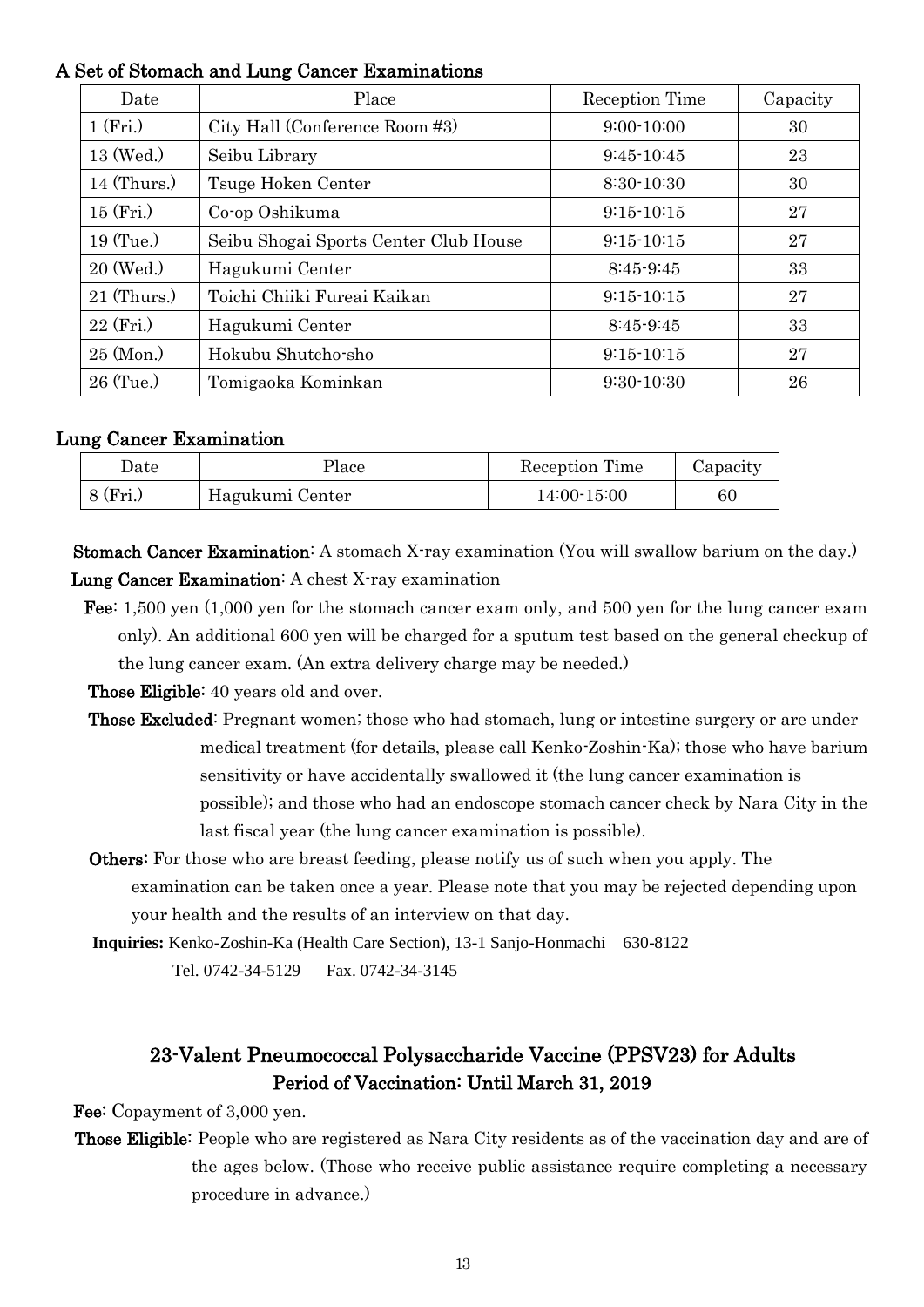How to Get The Vaccination: Make an appointment with a registered clinic (shown on the Nara City website) and bring your health insurance card and so on.

\*Those who have already received PPSV23 are ineligible.

\*Five-year age grouping for eligible people ends this year.

| Age           | Those Eligible                                     |
|---------------|----------------------------------------------------|
| 65 years old  | Those born between April 2, 1953 and April 1, 1954 |
| 70 years old  | Those born between April 2, 1948 and April 1, 1949 |
| 75 years old  | Those born between April 2, 1943 and April 1, 1944 |
| 80 years old  | Those born between April 2, 1938 and April 1, 1939 |
| 85 years old  | Those born between April 2, 1933 and April 1, 1934 |
| 90 years old  | Those born between April 2, 1928 and April 1, 1929 |
| 95 years old  | Those born between April 2, 1923 and April 1, 1924 |
| 100 years old | Those born between April 2, 1918 and April 1, 1919 |

#### DOB of Those Who Are Eligible in Fiscal 2018

\*Vaccinations will be given only to those who choose to receive them and take responsibility, as it is classified as a B-category disease.

\*Those who are between 60 and 65 and have disabilities of the heart, kidney or respiratory organs or have extreme limitations in daily life due to HIV must get approval in advance from Hoken-Yobo-Ka (Health Protection Section).

Inquiries: Hoken-Yobo-Ka (Health Protection Section), Hagukumi Center Tel. 0742-93-8397 Fax. 0742-34-2486

#### Protect Yourself from E - Coli "O - 157 and Other Pathogens!

## This Is Food Poisoning Season. Pay Special Attention to Elderly People and, Babies Who Have Weak Resistance to Disease.

#### Nature of Infectious Diseases

As these pathogens highly infectious, people can easily be infected by contaminated food and things such as shared towels.

As its incubation period is long (3 to 8 days), it is difficult to trace the path of infection.

When it spread inside the human body, it produces strong verotoxin, and can cause serious brains and kidneys trouble.

Germs mainly live in the bowels of animals, such as cattle.

#### Main Infection Route

Eating raw or uncooked meat, like raw liver, etc.

It is easy to spread infect among people through baths and toilets.

#### Prevention

#### It Is Illegal to Eat Raw Beef Liver.

Try to cook liver and meat well. Germs die when cooked at exact 75degree Celsius or over for one minutes.